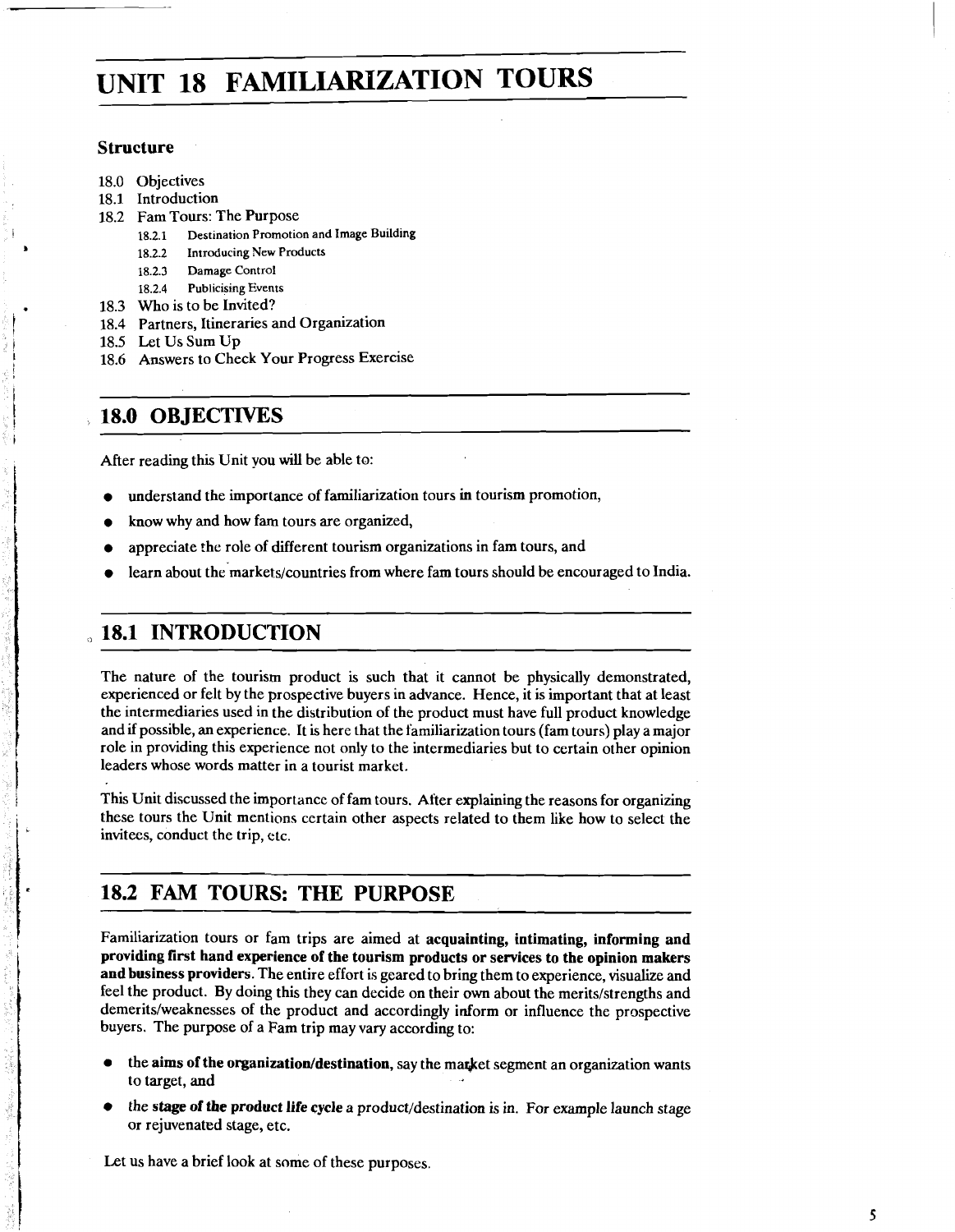#### **18.2.1 Destination Promotion and Image Building**

Today every country/destination is making efforts to have a larger share in the tourist generating markets. This is applicable to both international as well as domestic tourist markets though the later is often ignored because of the lure of foreign exchange earnings. In a highly competitive market destination promotion becomes a difficult task-particularly for long haul destinations. The task of destination promotion and image building is performed in the international markets by the National Tourism Organization (e.g. Department of Tourism Government of India) and in the domestic markets by the state tourism organizations (e.g. Kerala Tourism Development Corporation) and even local **<sup>d</sup>** bodies. Fam trips are regular methods applied for destination promotion and image building. In fact this is an ongoing process as the image built through the promotional effort is to bc maintained, strengthened and enhanced. For this purpose Fam trips are organized at regular intervals.

#### **18.2.2 Introducing New Products** <sup>1</sup>

All new tourism products howsoever attractive or strong they might be, need to be introduced/promoted at the right time to the right intermediaries at the right place. Take for example a product like the Palace on the Wheels. Brochures, advertisements and direct sales may not yield desired results unless the royal grandeur that is promised is made to experience by the opinion makers. Try to imagine the publicity the product will get if a reputed travel writer publishes a write up of his/her own experience of the journey. Similarly, a travel agent, after having experienced the journey himself would sell the product with more confidence to tourists. The method for providing this experience to the travel writer or the travel agent is a Fam trip.

Similarly, a tour operator may not use the services of a hotel, a restaurant or a transport operator unless he or she has ensured the quality of service. , ,

#### **18.2.3 Damage Control**

Fam trips are extremely useful for a destination/country to deal effectively with a negative **image situation.** In many third world countries tourist arrivals often drop suddenly because of a crisis (health hazard, security, etc.) and in such circumstances the government and the industry join hands to deal with the crisis.

For example, during the 94 plague scarc in India, opinion makers from 30 countries were invited by the Department of Tourism to fly down to India. Air India contributed to the fam tour through mandatory passagcs so that the opinion markers could assess for themselves what the ground level situation in India was like. Apart from Air India foreign carriers like Lufthansa, Malaysian Air and Air France offered free passages to India to select opinion makers. This select group was able to gather first hand information about the plague, they were able to see that it was an over blown affair and after going back to their respective countries they were able to give the correct picture or feed back. Among the opinion makers were specialists in their respective field like 3 doctors from the World Pasteur Institute, in France.

# **18.2.4 Publicising Events** I

Most of the countries/destinations are promoting special events to attract tourists. Organising event oriented fam tours is a method to publicise these events. For example, the **Department of Tourism** organised about **20** such fam tours in the year 1994. Prominent events covered in these tours included:

- **f** Suraj Kund Mela (Haryana) -
- Elephant March (Kerala)
- Tca Festival, Ooty (Tamil Nadu)
- Puri Beach Festival and Konark Dance Festival (Orissa)
- Desert Festival, Jaisalmer (Rajasthan), etc.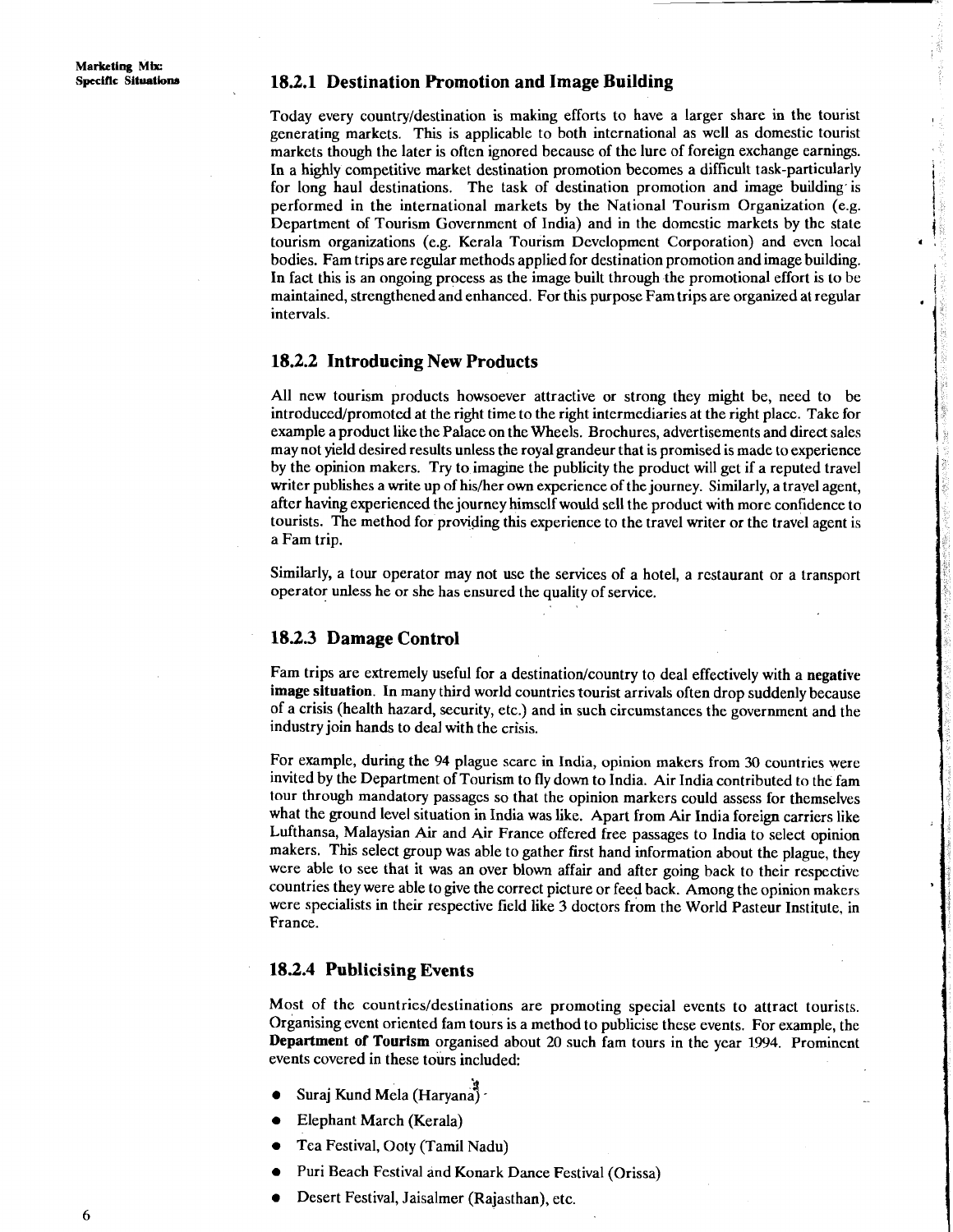Farn tours can also bc organised to cover or promote busincss events. For example **SATTEE**  94 being the first Indian travel mart was encouraged by the government by providing free international passage to leading ovcrseas tour operators for participation.

## **18.3 WHO IS TO BE INVITED?**

Organising and conducting a farn tour costs you and you cannot invite just any one for this. Besides, it is organised for a specific purpose and the people invited should be able to serve that purpose. Generally they can be divided into two categories:

- i) Opinion makers
- ii) Business providers

#### i) Opinion Makers:

In this category comc the journalists, travel writers, TV and Radio persons, public leaders, etc. They play a role in creating or influencing public opinion. Where fam tours are organised by the Department of Tourism invitations for the tour are sent on the suggestions of the various overseas'tourist offices of the Department, Indian embassies and high commissions, Air India and ITDC. Of course, while suggesting the names due weightage is given to their status and capability to influence public opinion.

#### ii) Business Providers:

Tour operators, travel agents and practically all those who form part of the delivery channels and are in a position of influencing tourist flows come under this category.

Today many companies offer incentive travel for leisure to their employees and one can also invite the decision makers in such companies for farn trips.

# **18.4 PARTNERS, ITINERARIES AND ORGANIZATION**

Practically all segments and organisations of the tourism industry contribute towards organising the farn trips. This is because everyone is going to benefit with an increase in tourist arrivals. The proposals for conducting farn trips in the case of international tourism come to the national tourism organisation (Department of Tourism, Government of India) from any of the high commissions, embassies, national air carrier (Air India) or the various overseas tourism offices of the national tourism organisation. The proposal recommends inviting a single or a group of leading travel writers, journalists. T.V. and radio persons, incentive tour operators and other opinion makers from a particular market to visit specific destinations in India.

The proposal is analysed in relation to the potentiality of the market and accordingly planning is done for thc conduct of the farn tour. This includes:

- preparing the itinery for the group, i.e. deciding on which destinations in India have to be promoted, how much time is to be spent at each destination and what kind of facilitics/serviccs are to be offered,
- taking a dccision rcgarding who a11 are to be included as partners for the conduct of the fam trip, i.e. which hotel, which tourist transporter, which airlines, etc.

The itencrary should not be too exhausting or too leisurely. It should allow the person or persons on the fam tour to soak in the slights and sounds of the place or places on the itinerary. It should allow enough lceway for relaxation too, so that fam tour does not become a fleeting glimpse of thc placc to be visited. In fact, various aspects like entertainment in the evenings, cuisine, sight seeing, etc. have to be meticulously planned so that the visitors have a complete cxpericnce. The timing of the farn trip can be decidcd in such a way that it coincides with event oriented tourism likc fairs and festivals.

There can be different requirements while catering to specialised fam trips. For example, if the fam tour consists of persons from a  $T.V.$  company who would be making films on various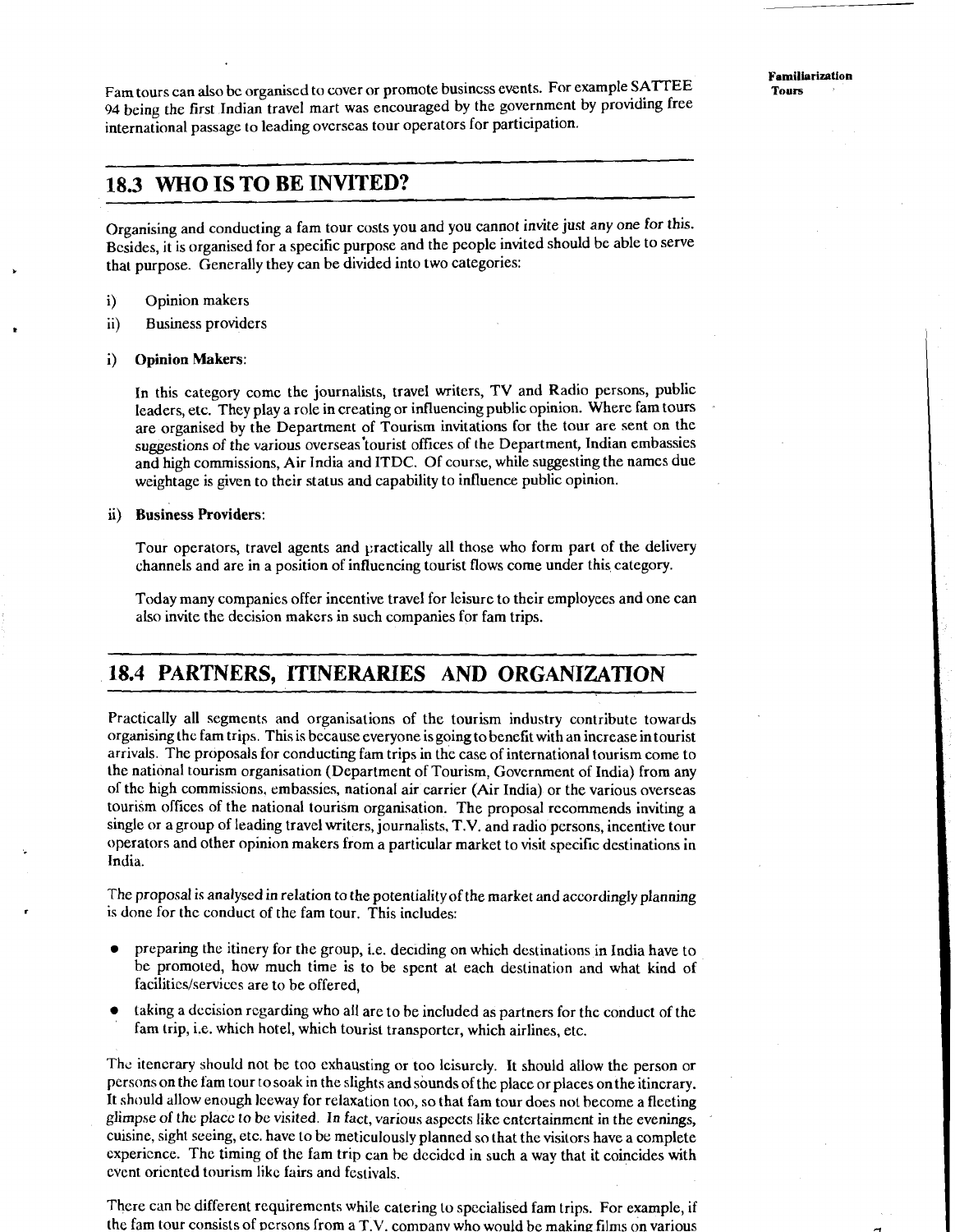monuments that have to be promoted as attractions and for this this Archaeological Survey is also to be made a partner in the conduct of the trip. Similarly, for wild life promotion one would need the support of the forest department. In fact all these aspects must be considered at the planning stage itself.

Though the national tourist organisation plays a major role in the conduct of the fam tour most of the private organisations use farn tours at a smaller scale to promote their own products or services. For example, a tour operator may invite a leading out bound tour operator of another country to experience the tour package in order to get business from him/her. Generally the itinerary in a fam tour varies between 8 to 10 days.

All the segments of the tourism industry and their associations along with the national tourism organisation keep a close watch on the emerging new markets which call for special promotion through farn tours. For example, recently farn tours were conducted for opinion makers and business providers from South Africa and Israel.

1) Why are fam tours conducted?

anouments that have to be promoted as attractions and for this this Archaeological Survey<br>also to be made a partner in the conduct of the trip. Similarly, for wild life promotion one<br>columb meetihe support of the forest de

#### 2) Who all should be invited for a fam tour?

3) Which aspects would you emphasise while planning the itenary for a fam tour?

................................................. .................................................